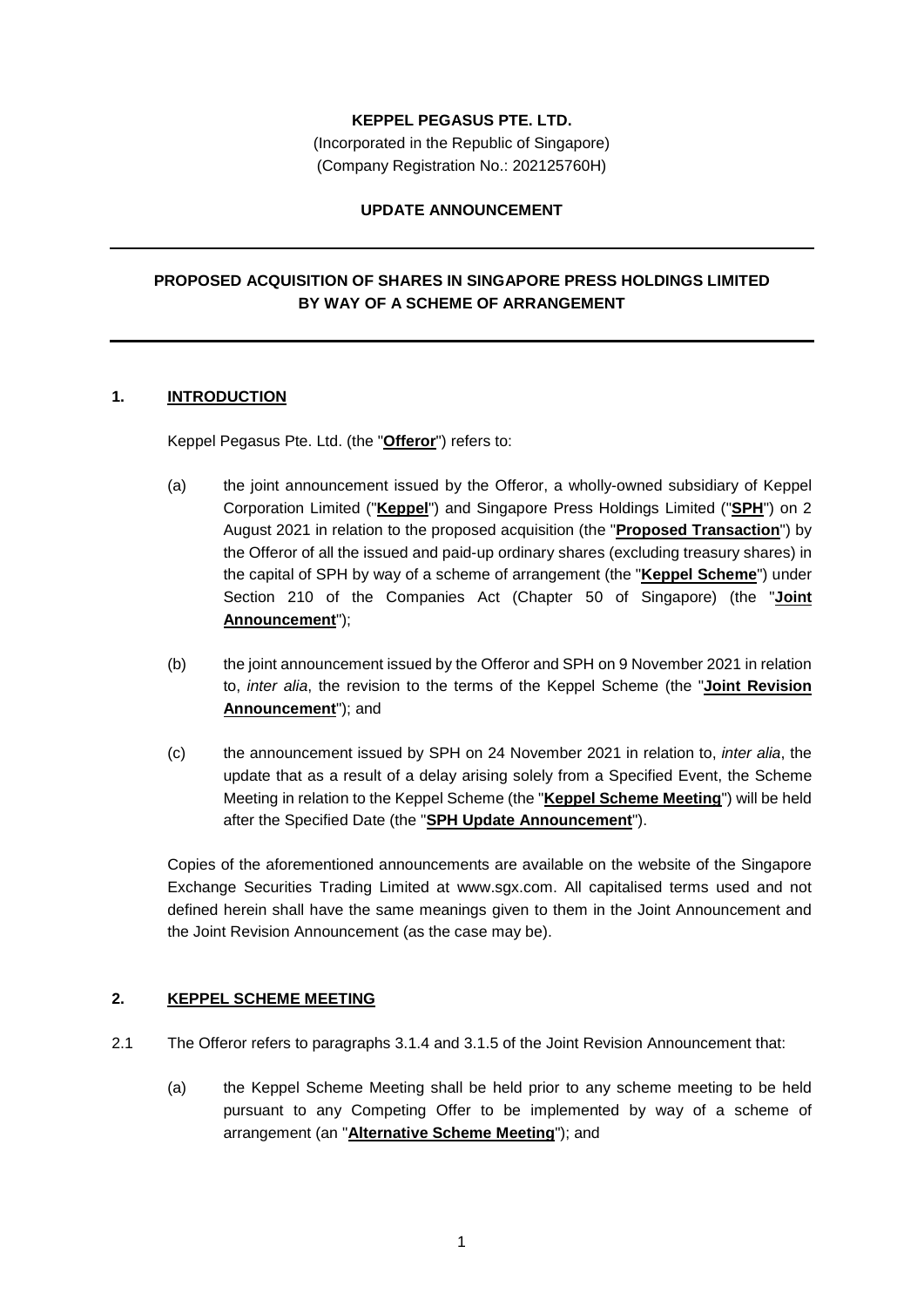(b) SPH shall not take any action to hold an Alternative Scheme Meeting within eight weeks from the date of the Keppel Scheme Meeting, provided that SPH's obligations under this paragraph shall be deemed to have been waived by the Offeror in the event that (i) the shareholders of the Company do not approve the Acquisition at the Keppel EGM, (ii) the shareholders of SPH do not approve the DIS at the EGM or the Scheme at the Keppel Scheme Meeting or (iii) the Offeror exercises the Switch Option,

#### (collectively, the "**Relevant Clauses**").

- 2.2 The Offeror wishes to inform shareholders of SPH that the SIC has ruled (the "**SIC Ruling**") that the Relevant Clauses shall have no effect and shall be disregarded.
- 2.3 The Offeror will abide by the SIC Ruling. The Relevant Clauses were part of the arrangements agreed between the Offeror and SPH (including the revised offer price by the Offeror) in response to the possible offer announcement made by Cuscaden Peak Pte. Ltd. on 29 October 2021. The Offeror believes that these arrangements were in keeping with the integrity of the thorough auction process ran by SPH as part of the strategic review of SPH's businesses, which resulted in the Offeror being selected as the preferred bidder. While the Offeror is disappointed at the outcome of the SIC Ruling, the Offeror maintains that the Keppel Scheme is a win-win proposition for shareholders of both Keppel and SPH.
- 2.4 For the avoidance of doubt, other than the Relevant Clauses, the remaining provisions in the Implementation Agreement (as supplemented by the Supplemental Letter) are not in any way affected by the SIC Ruling and will continue to apply. In particular, in accordance with Clause 2.2(a) of the Supplemental Letter, SPH remains obliged to ensure that the Keppel Scheme Meeting is held as soon as practicable in early December 2021 and in any case, by no later than 8 December 2021 (being the Specified Date), provided that the Keppel Scheme Meeting may be held at a later date as a result of a delay arising solely from a Specified Event. As announced by SPH in the SPH Update Announcement, the Keppel Scheme Meeting will be held after the Specified Date as a result of a delay arising solely from a Specified Event.
- 2.5 The Offeror is of the view that it would not be prejudicial to the interests of SPH's shareholders for SPH to put the Keppel Scheme before them for consideration. Doing so would not deprive SPH's shareholders of their right to choose between the Keppel Scheme and the proposed scheme of arrangement by Cuscaden Peak Pte. Ltd. as they will be liberty to exercise their vote accordingly at the Keppel Scheme Meeting. The decision whether to approve the Keppel Scheme should be a matter that is left to SPH's shareholders. This is all the more important as the Keppel Scheme will lapse if not all Scheme Conditions (including the approval of the Keppel Scheme by shareholders of SPH) are satisfied by the Cut-Off Date of 2 February 2022. The Offeror therefore looks forward to SPH taking all necessary steps to convene the Keppel Scheme Meeting as soon as the delay arising from the Specified Event has been resolved.

### **3. RESPONSIBILITY STATEMENT**

The directors of the Offeror (including those who may have delegated detailed supervision of this Announcement) have taken all reasonable care to ensure that the facts stated and opinions expressed in this Announcement which relate to the Offeror (excluding information relating to